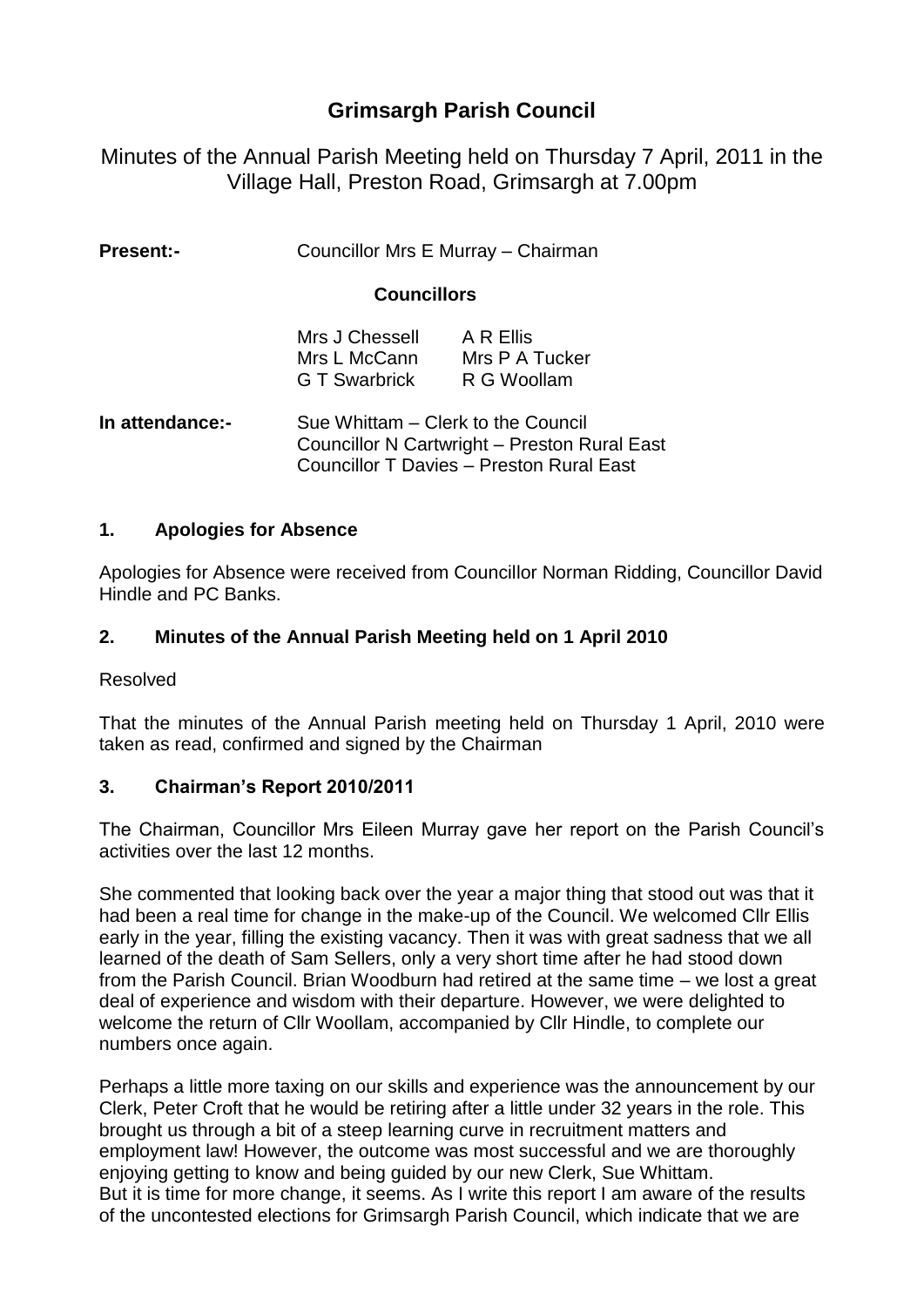potentially losing a further three of our current Councillors, namely Cllrs Swarbrick, Tucker and Ridding.

Without ignoring the fact that Ron has shown that Councillors can return, I wish to take this opportunity to say sincere thanks to those three, and the other Councillors and Clerk who are not present, for their hard efforts and much-valued contributions to Grimsargh Village.

The Chairman then referred to other highlights of the year:

- The Sites for Preston Planning Consultation had some highs and lows. One low being the apparent breakdown somewhere along the communication paths that meant it was a bit of a surprise to GPC in November. It has had some positive outcomes (so far) in that it has shown that Grimsargh residents care hugely about their village and are very welcome to engage in any consultation process. As a Parish Council we are a little more aware of some of the important matters for our residents – little/no call for affordable housing, but clear indications that "Extra Care" accommodation provision would be welcome. We have recognised a need to update and clarify our understanding of the needs and wishes of the Village.
- FoGG once again this group is to be given heart-felt thanks for their efforts. A special tribute has to be given to Joyce for seemingly inexhaustible levels of patience and stamina in driving through the Play Area issue with Preston City Council. Success has also been finally arrived at with the car park and lighting and a tremendous result was achieved with the Britain in Bloom competition – awarded "Thriving" – an exceptional result for a first time entrant.
- The Lengthsman continues to do a good job our village is generally pleasantly tidy and cheerful looking – which was recognised in the results of this year's Best Kept Village Competition, where we were placed fifth in our category – a marked improvement over the previous year.
- The Millennium Woodland has now undergone a change in management with Ron and David taking over from Sam and Brian.
- Crime while we continue to enjoy a relatively low crime rate, there are disturbing instances of thefts and some unruly behaviour. The most notable issue of "theft" most recently appears to be that of our local policeman! However, judging from last month's report to the Council from PC Banks, he would be welcomed as a replacement – if that is what is to be advised to us by Lancashire Constabulary……
- The website, launched early in the year continues to be a useful mechanism of public communication – highlighted in the Sites for Preston consultation communications.